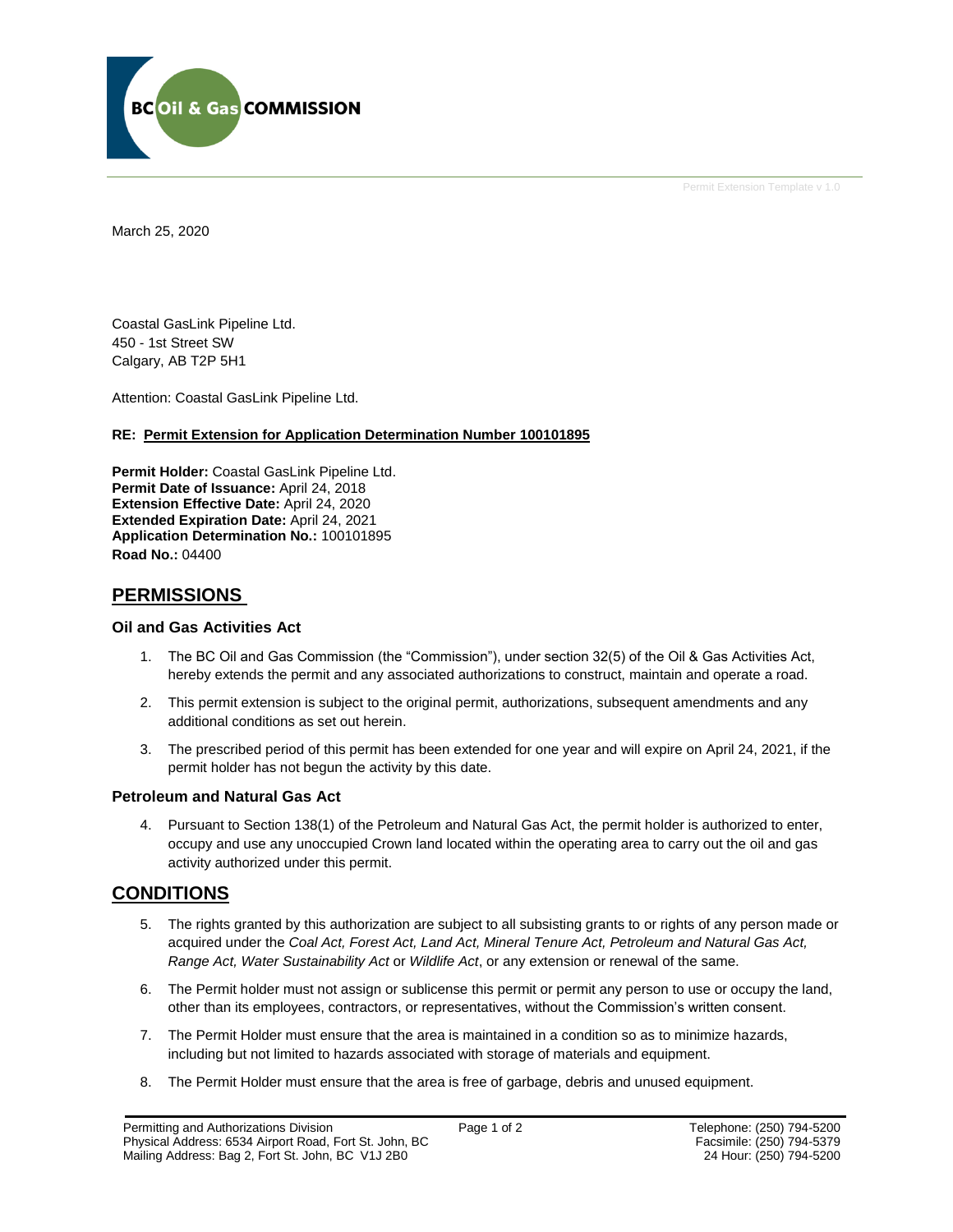## **ADVISORY GUIDANCE**

- 1. Appropriate *Land Act* tenure will be issued upon acceptance of the post-construction plan. Submission of the original application and submission of the post-construction plan is considered application for all subsequent *Land Act* tenures; no further applications for replacement tenure is required.
- 2. The term "unused equipment" has the same definition as in the Drilling and Production Regulation.

This extension forms an integral part of the permit and should be attached thereto.

Viv  $\sqrt{2}$ 

Norberto Pancera Authorized Signatory Commission Delegated Decision Maker

Copied to: Land Agent – Canada West Land Services Ltd. Ministry of Forests District Office – (DND) Nadina Natural Resource District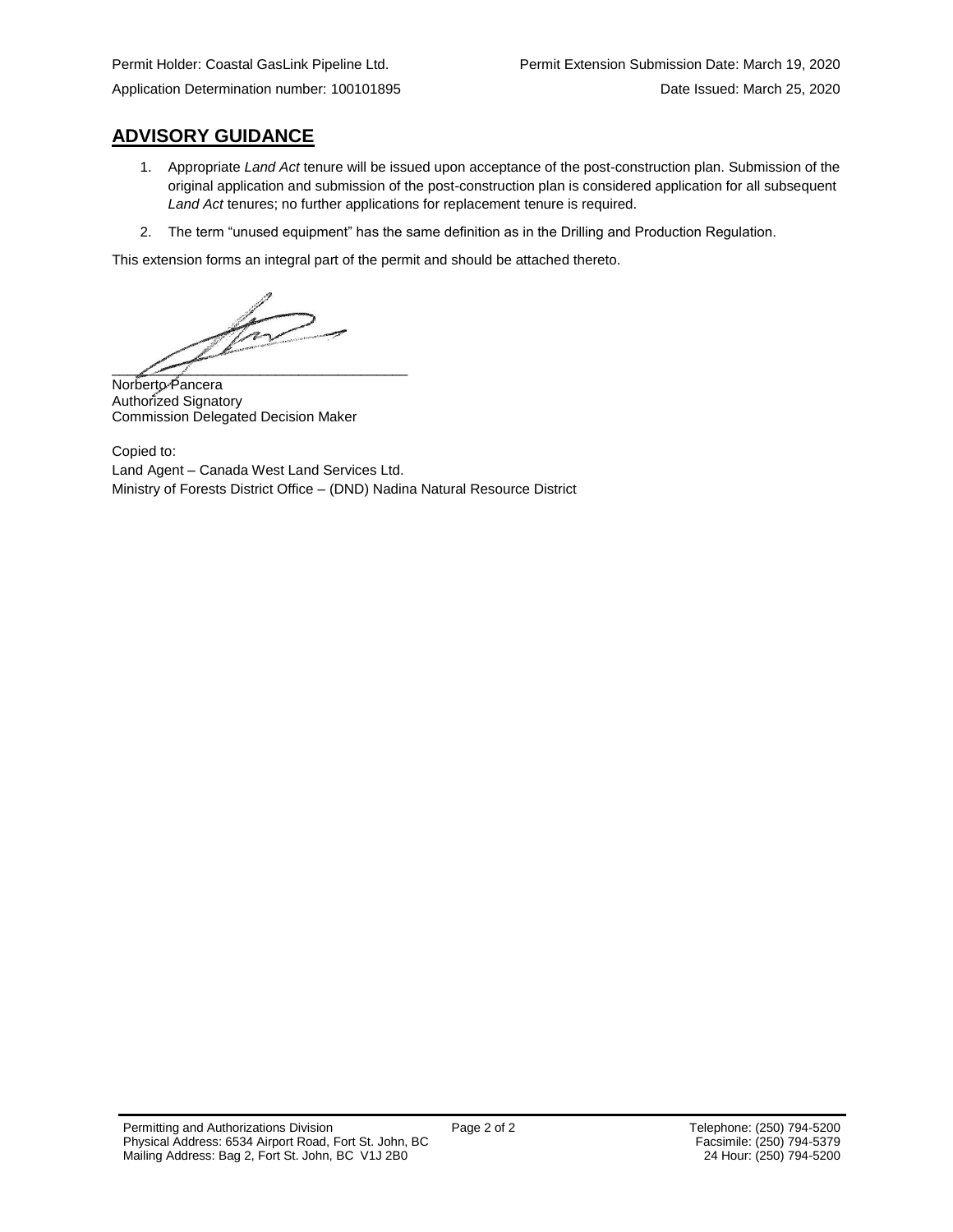

OGAA Permit Template v 4.0

April 24, 2018

Coastal GasLink Pipeline Ltd. 450 - 1st Street SW Calgary, AB T2P 5H1

Attention: Coastal GasLink Pipeline Ltd.

#### **RE: Determination of Application Area Number 100101895**

**Permit Holder:** Coastal GasLink Pipeline Ltd. **Date of Issuance:** April 24, 2018 **Effective Date:** April 24, 2018 **Application Submitted Date:** March 29, 2017 **Application Determination Number**: 100101895 **Approved Disturbance Footprint:** 0.243 ha

## **ACTIVITIES APPROVED**

**Road Number No.:** 04400 **Segment No.: 1** 

# **GENERAL PERMISSIONS, AUTHORIZATIONS and CONDITIONS**

## **PERMISSIONS**

#### **Oil and Gas Activities Act**

- 1. The BC Oil and Gas Commission, under section 25 (1) of the *Oil and Gas Activities Act*, hereby permits the Permit Holder referenced above to carry out the following activities, indicated in the Approved Activities table above, subject to the conditions contained herein, any applicable exemptions and authorizations:
	- a) To construct, maintain and operate an oil and gas road as detailed in the Activity Details tables below.
- 2. The permissions and authorizations granted under this permit are limited to the area identified in the spatial data submitted to the Commission in the permit application as identified and dated above; herein after referred to as the 'activity area'.

#### **Petroleum and Natural Gas Act**

- 3. Pursuant to section 138(1) of the *Petroleum and Natural Gas Act,* the Permit Holder is permitted to enter, occupy and use any unoccupied Crown land located within the activity area to carry out the oil and gas activities and related activities permitted, or authorized herein.
	- a) The permission to occupy and use Crown land does not entitle the Permit Holder to exclusive possession of the area.
	- b) The total disturbance within the activity area must not exceed the total approved disturbance footprint as referenced above.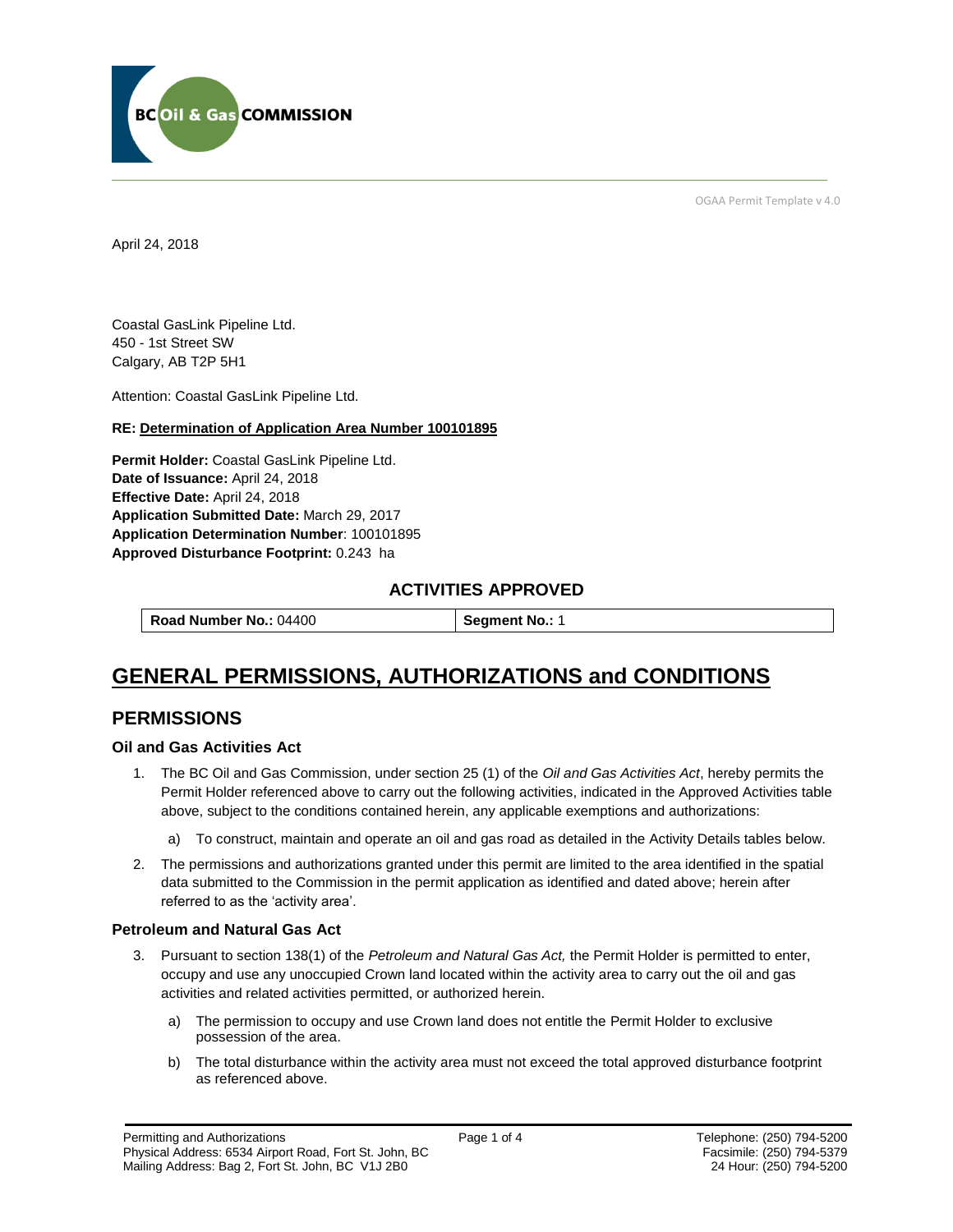## **AUTHORIZATIONS**

#### **Forest Act**

4. The Commission, pursuant to section 47.4 of the *Forest Act*, hereby authorizes the removal of Crown timber from the activity area under the cutting permits associated with the Master Licence(s) as follows:

> **Master Licence to Cut No.:** M02343 **Cutting Permit No.:** 30

**Timber Mark No.:** MTC143

**Total New Cut:** 0.24

**Forest District**: (DND) Nadina Natural Resource District

**Region:** Interior

5. The cutting permits are deemed spent upon the submission of the post-construction plan or upon either the cancellation or expiry of the activities authorized under the permit.

## **CONDITIONS**

#### **Notification**

- 6. Within 60 days of the completion of construction activities under this permit, the Permit Holder must submit to the Commission a post-construction plan as a shapefile and PDF plan accurately identifying the location of the total area actually disturbed under this permit. The shapefile and plan must be submitted via eSubmission.
- 7. The Permit Holder must notify any First Nations who may have aboriginal interests identified, as per the BC First Nations Consultative Areas Database, a minimum of five (5) working days prior to commencement of construction.

#### **General**

- 8. The rights granted by this permit in relation to unoccupied Crown land are subject to all subsisting grants to or rights of any person made or acquired under the *Coal Act, Forest Act, Land Act, Mineral Tenure Act, Petroleum and Natural Gas Act, Range Act, Water Sustainability Act* or *Wildlife Act*, or any extension or renewal of the same.
- 9. The Permit Holder must not assign, sublicense or permit any person other than its employees, contractors or representatives to use or occupy any Crown land within the activity area without the Commission's written consent.
- 10. The Permit Holder must ensure that any Crown land within the activity area is maintained in a condition so as to minimize hazards, including but not limited to hazards associated with storage of materials and equipment.
- 11. The Permit Holder must ensure that any Crown land within the activity area is maintained free of garbage, debris and unused equipment.

#### **Environmental**

- 12. Construction activities must not result in rutting, compaction or erosion of soils that cannot be reasonably rehabilitated to similar levels of soil productivity that existed on the activity area prior to the construction activities taking place.
- 13. Any temporary access must be constructed and maintained in a manner that provides for proper surface drainage, prevents pooling on the surface, and maintains slope integrity.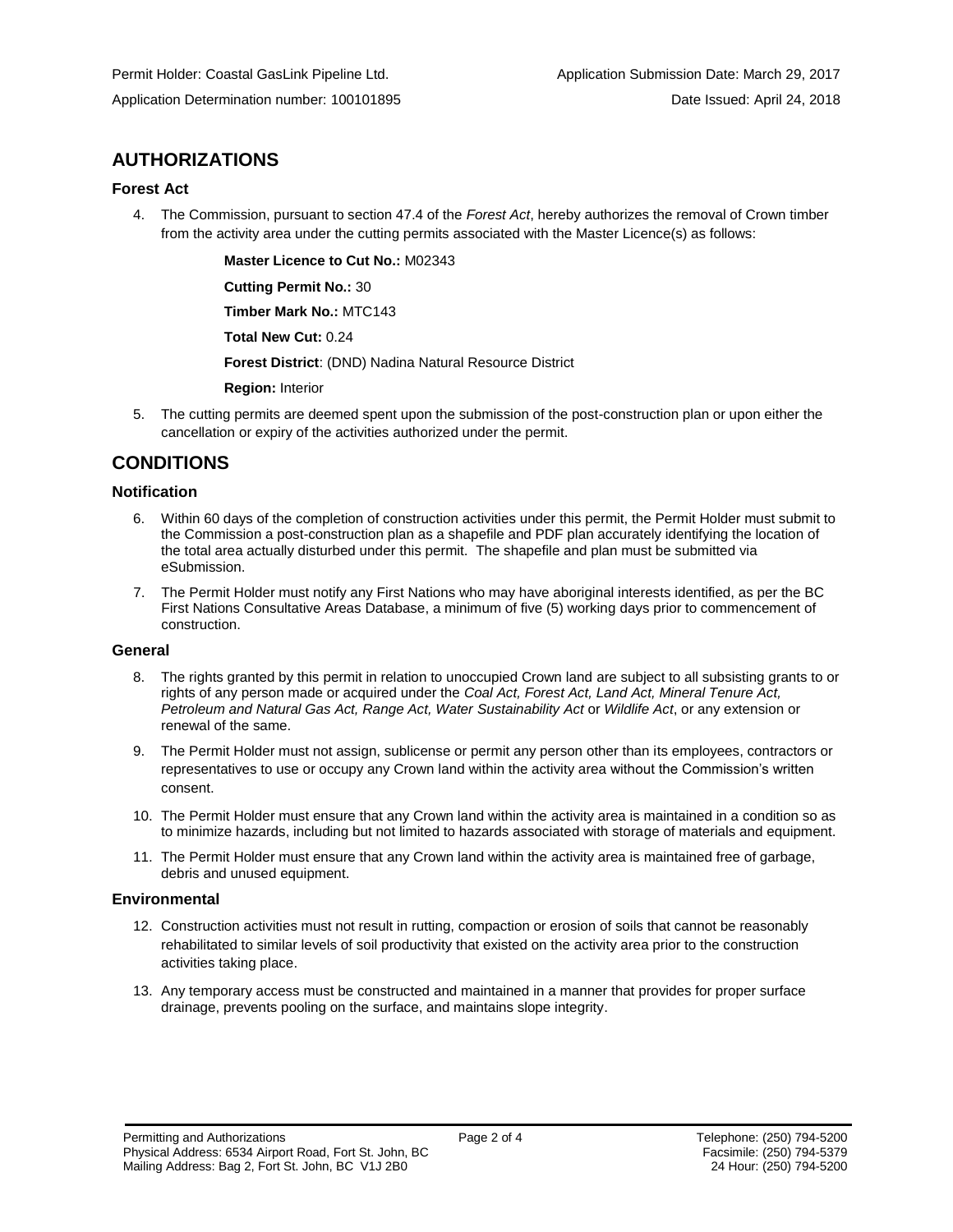Application Determination number: 100101895 Date Issued: April 24, 2018

#### **Clearing**

- 14. The Permit Holder is permitted to fell any trees located on Crown land within 1.5 tree lengths of the activity area that are considered to be a safety hazard according to *Workers Compensation Act* regulations and must be felled in order to eliminate the hazard. Trees or portions of these trees that can be accessed from the activity area without causing damage to standing timber may be harvested.
- 15. The holder of the cutting permit must pay to the government, stumpage and any waste billing determined in accordance with the terms of this authorization.
- 16. All harvested Crown Timber must be marked with the cutting permit's associated Timber Mark.
- 17. Stumpage for Cutting Permit No.30 will be calculated in accordance with the Interior Appraisal Manual as amended from time to time.
- 18. Any waste assessments applied under the Master Licence to Cut are subject to the merchantability specifications and monetary waste billing requirements in the Provincial Logging Residue and Waste Manual specific to the region associated with the Cutting Permit authorization.

#### **Archaeology**

- 19. If artifacts, features, materials or things protected under section 13(2) of the Heritage Conservation Act are identified the permit holder must, unless the permit holder holds a permit under section 12 of the Heritage Conservation Act issued by the Commission in respect of that artifact, feature, material or thing:
	- a) immediately cease all work in the vicinity of the artifacts, features, materials or things;
	- b) immediately notify the Commission and the Archaeology Branch of the Ministry of Forests, Lands and Natural Resource Operations
	- c) refrain from resuming work in the vicinity of the artifacts, features, materials or things except in accordance with an appropriate mitigation plan that has been prepared in accordance with the Heritage Conservation Act and approved by the Archaeology Branch of the Ministry of Forests, Lands and Natural Resource Operations.

## **ACTIVITY SPECIFIC DETAILS PERMISSIONS, and CONDITIONS**

## **ROAD**

**Land Area Number:** 100002917 **Road Number:** 04400 **Road Type:** Long-Term - All-Weather

## **ACTIVITY DETAILS**

| <b>Seg No.: 1</b> |  |
|-------------------|--|
|-------------------|--|

*All permissions for this activity are subject to the following conditions:*

#### **Road Conditions**

20. The Permit Holder will immediately effect, and keep in force insurance of an amount not less than \$1,000,000 protecting the Province, the Commission and the Permit Holder (without any rights of cross-claim or subrogation) against claims for personal injury, death, property damage, or third party liability claims arising from any accident or occurrence on the activity area.